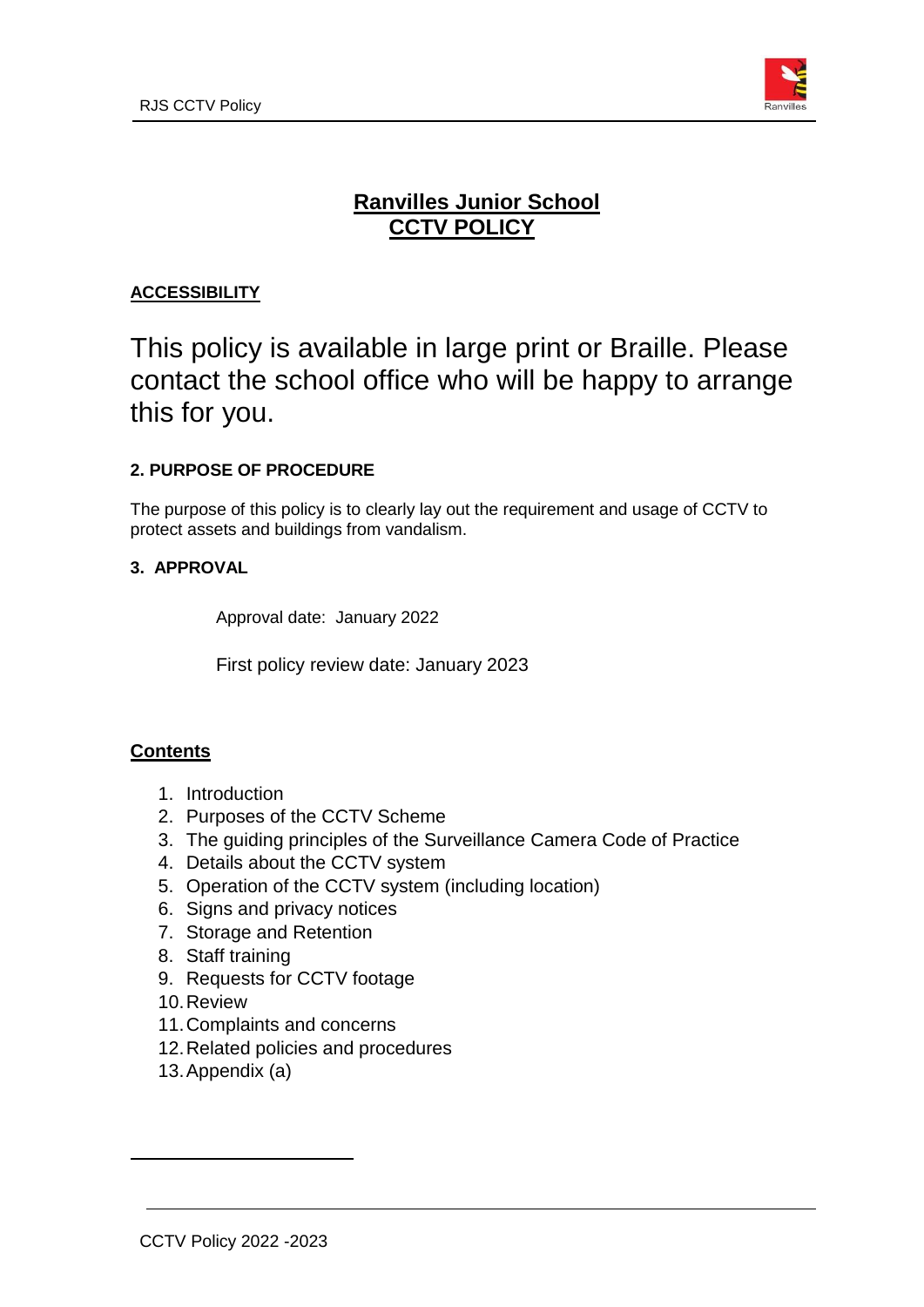

#### **1. Introduction**

 This policy is to regulate the management, operation and use of the CCTV scheme at Ranvilles Junior School,

#### **2. Purposes of the CCTV Scheme**

 The school's use of CCTV must only be for specified purposes which are in the pursuit of legitimate aims and are necessary to meet an identified pressing need. The specified purposes for the school's use of CCTV are:

- for security and safety reasons.
- to protect school property and assets.

#### **3. The guiding principles of the Surveillance Camera Code of Practice**

The school adopts the guiding principles in the Surveillance Camera Code of Practice which are as follows:

1. Use of a surveillance camera system must always be for a specified purpose which is in pursuit of a legitimate aim and necessary to meet an identified pressing need.

2. The use of a surveillance camera system must take into account its effect on individuals and their privacy, with regular reviews to ensure its use remains justified.

3. There must be as much transparency in the use of a surveillance camera system as possible, including a published contact point for access to information and complaints.

4. There must be clear responsibility and accountability for all surveillance camera system activities including images and information collected, held and used.

5. Clear rules, policies and procedures must be in place before a surveillance camera system is used, and these must be communicated to all who need to comply with them.

6. No more images and information should be stored than that which is strictly required for the stated purpose of a surveillance camera system, and such images and information should be deleted once their purposes have been discharged.

7. Access to retained images and information should be restricted and there must be clearly defined rules on who can gain access and for what purpose such access is granted; the disclosure of images and information should only take place when it is necessary for such a purpose or for law enforcement purposes.

8. Surveillance camera system operators should consider any approved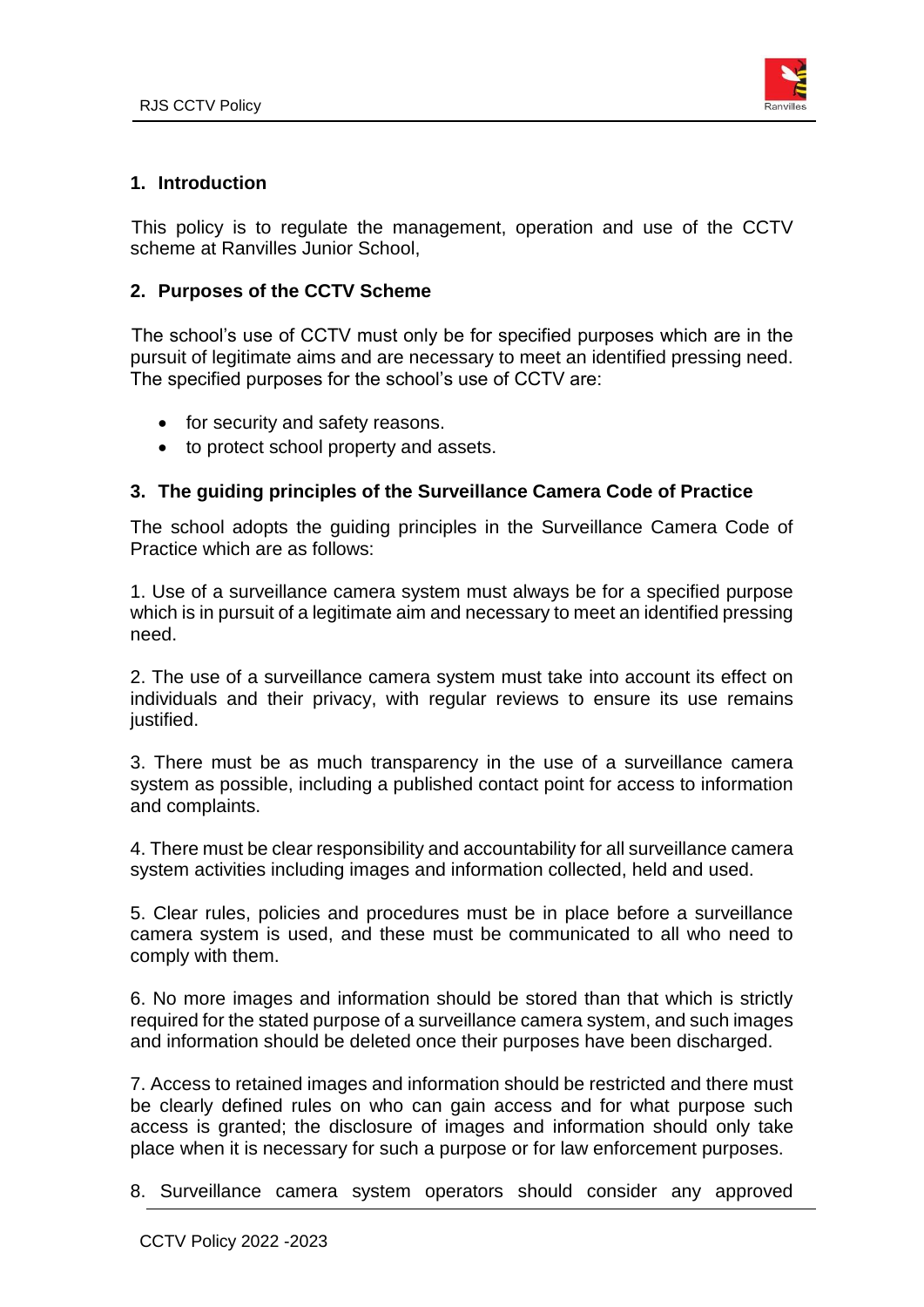

operational, technical and competency standards relevant to a system and its purpose and work to meet and maintain those standards

9. Surveillance camera system images and information should be subject to appropriate security measures to safeguard against unauthorised access and use.

10. There should be effective review and audit mechanisms to ensure legal requirements, policies and standards are complied with in practice, and regular reports should be published.

11. When the use of a surveillance camera system is in pursuit of a legitimate aim, and there is a pressing need for its use, it should then be used in the most effective way to support public safety and law enforcement with the aim of processing images and information of evidential value.

12. Any information used to support a surveillance camera system which compares against a reference database for matching purposes should be accurate and kept up to date

In addition, the school will ensure that its use of CCTV complies with data protection legislation (including the GDPR and the Data Protection Act 2018).

## **4. Details about the CCTV system**

- The system comprises of 10 cameras covering the external perimeter of the school buildings, and one High Resolution Veri-static external camera .The CCTV system will operate *24 hours each day, every day of the year.* There is no CCTV positioned with in the school building.
- The CCTV covers the external perimeter focused on the pathways around the school building, one camera is positioned on the designated parking spot for the school minibus to deter vandalism.
- A stand-alone camera is focused on the Car Park barrier to check for pedestrians before staff release the barrier – this camera is for operational safety reasons only and not included in the CCTV.
- The system does not have sound recording enabled.
- The Site Manager will be responsible for the day to day operation of the system.
- The school's Data Protection Officer will be responsible for monitoring compliance with this policy.

# **5. Operation of the CCTV system (including location)**

- The system used produces clear images and these images can easily be taken from the system when required
- The cameras have been sited so they provide clear images
- The cameras have been positioned to avoid capturing the images of persons not visiting the school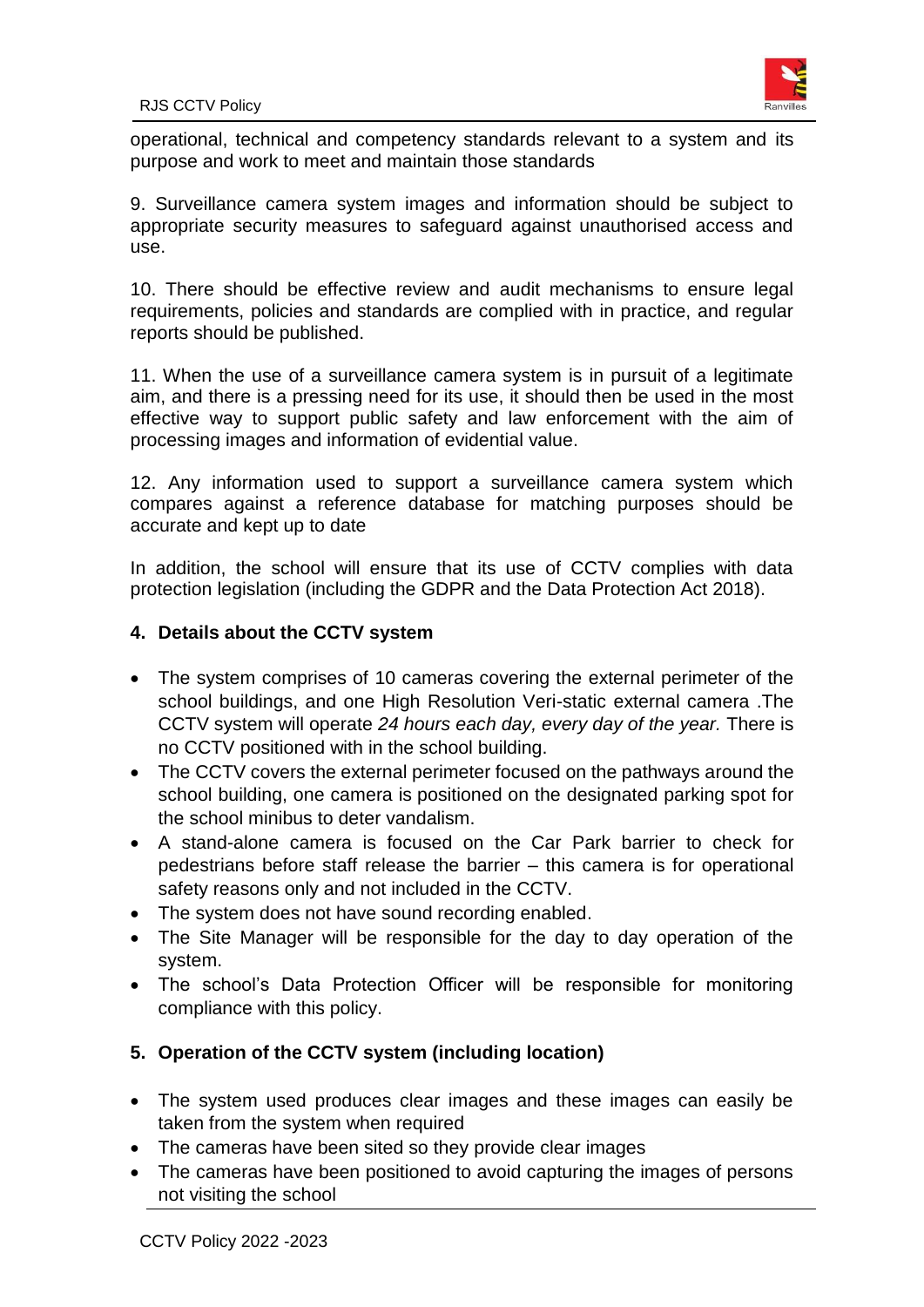

- The location of cameras has been carefully considered. Cameras are restricted to only monitor areas required under the scheme. Cameras will not be positioned in areas where there is a particularly high expectation of privacy e.g. toilets and changing rooms.
- Recorded material will be stored in a way that maintains the integrity of images.
- Regular checks are carried out to ensure that the system is working properly and produces high quality images. Checks should be made that data is being deleted at the end of the retention period.
- Viewing of any live monitors must be restricted to the operator. Viewing of recorded images should take place in a restricted area to which only authorised staff have access to.
- The images from the CCTV system are securely stored where only a limited number of authorised persons may have access to them
- Where cameras store data, the data stored will be encrypted in order to prevent viewing should any unauthorised removal/theft occur.

# **6. Signs and privacy notices**

Individuals have the right to be informed about the use of their data including any CCTV images of them. The school will ensure that where cameras are in use clear signage is put in place so that members of the public and staff are aware that they are entering an area that is monitored by cameras. The school will ensure that the signs are clearly visible and confirm that the school is responsible for the CCTV scheme, the purpose of the scheme,, including contact details and where further information can be found.

The school's privacy notice which covers its use of CCTV can be found on the school website. <https://ranvillesjuniorschool.co.uk/policies/>

# **7. Storage and Retention**

The school will retain the data for no longer than 31 days (except where it is necessary to retain specific data for longer, for example for the purposes of an ongoing investigation).

The data will be stored securely at all times, and in line with the retention period. The data will be erased permanently and securely at the end of the retention period.

# **8. Staff training**

Staff using camera systems will have appropriate training. Staff will be trained in their responsibilities under this policy and related policies and procedures and should be aware of the security and disclosure procedures for the scheme and the rights of individuals regarding their recorded images.

# **9. Requests for CCTV footage**